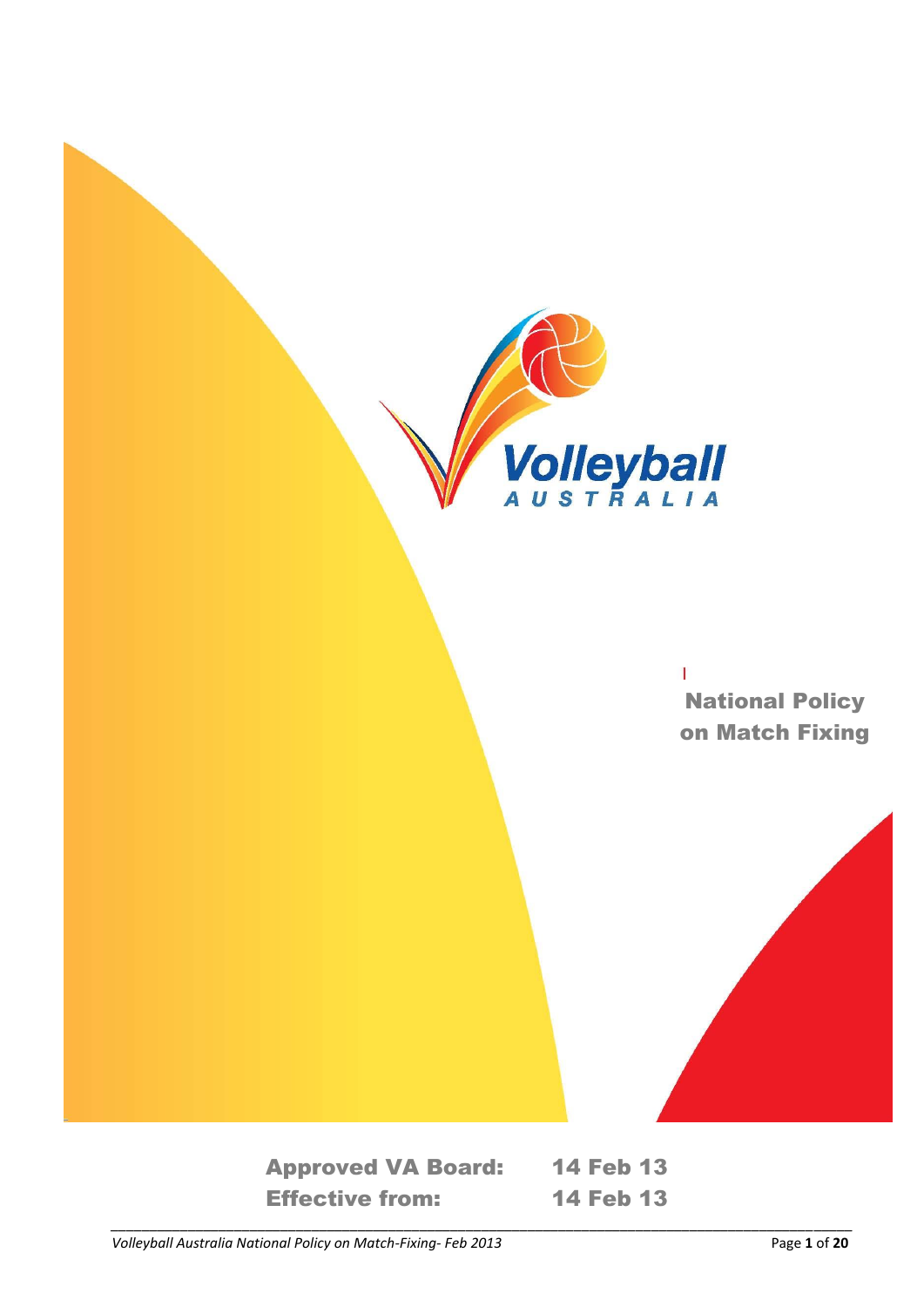# **National Policy on Match-fixing**

# **Table of contents**

| 1.  |  |
|-----|--|
| 2.  |  |
| 2.1 |  |
| 2.2 |  |
|     |  |
| 3.1 |  |
| 3.2 |  |
| 3.3 |  |
| 3.4 |  |
| 4.  |  |
| 5.  |  |
| 6.  |  |
| 6.1 |  |
| 6.2 |  |
| 6.3 |  |
| 6.4 |  |
| 7.  |  |
| 7.1 |  |
| 7.2 |  |
| 7.3 |  |
|     |  |
| 8.1 |  |
| 9.  |  |
| 9.1 |  |
| 9.2 |  |
| 10. |  |
| 11. |  |
| 12. |  |
| 13. |  |
|     |  |
|     |  |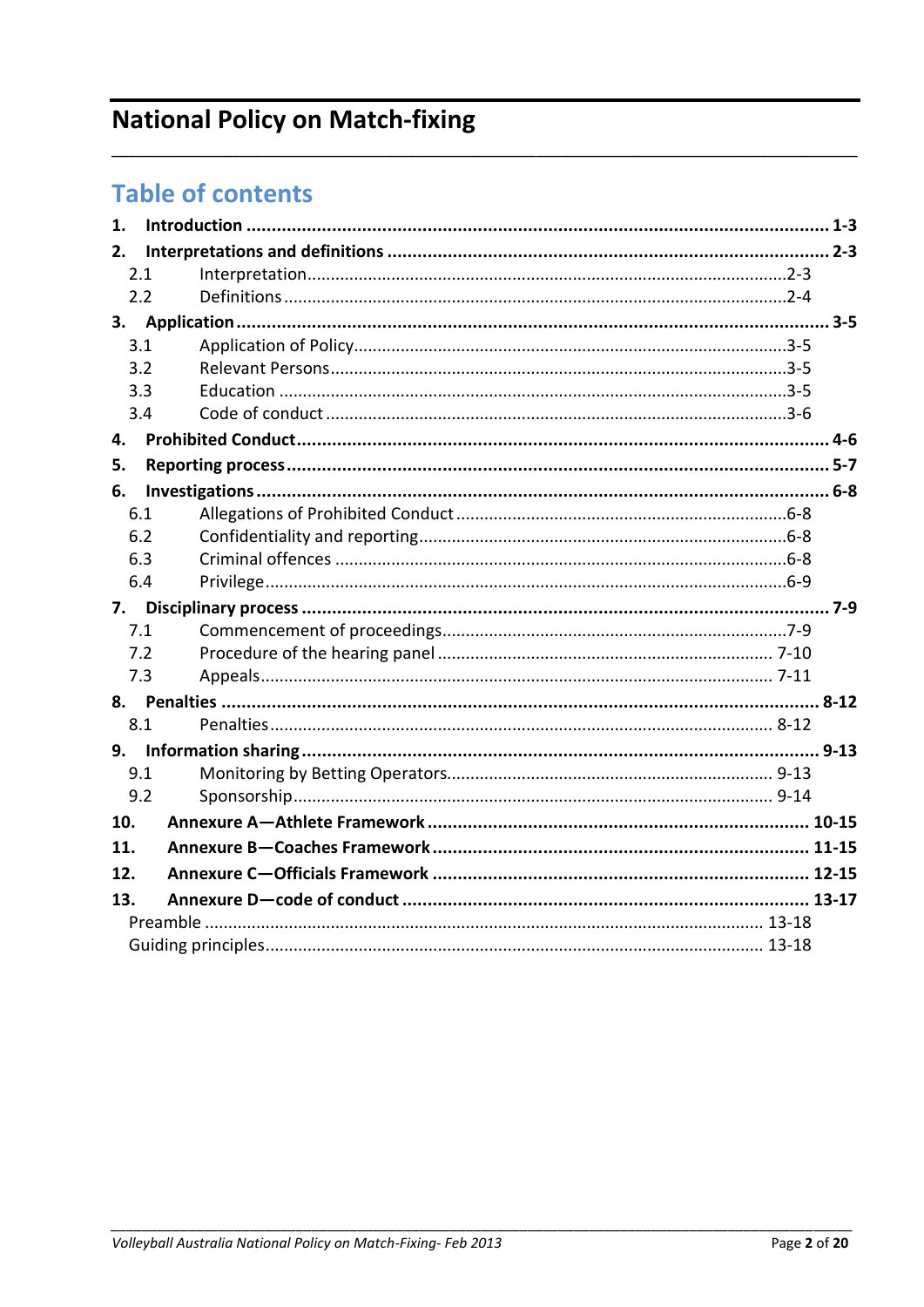# **National Policy on Match-fixing**

# **1. Introduction**

a. Volleyball Australia recognises that fraudulent betting on sport and the associated Match-fixing is an emerging and critical issue globally, for sport, the betting industry and governments alike.

<span id="page-2-0"></span>\_\_\_\_\_\_\_\_\_\_\_\_\_\_\_\_\_\_\_\_\_\_\_\_\_\_\_\_\_\_\_\_\_\_\_\_\_\_\_\_\_\_\_\_\_\_\_\_\_\_\_\_\_\_\_\_\_\_\_\_\_\_\_\_\_\_\_

- b. Volleyball Australia and its Member States have an obligation to address the threat of Match-fixing and the corruption that flows from that.
- c. The purpose of the National Policy on Match-fixing is to:
	- i. protect and maintain the integrity of Volleyball
	- ii. protect against any efforts to impact improperly the result of any match or event
	- iii. establish a uniform rule and consistent scheme of enforcement and penalties, and
	- iv. adhere to the National Policy on Match-fixing in Sport as agreed by Australian Governments on 10 June 2011.
- d. Volleyball Australia and its Member States have a zero tolerance for illegal gambling and Match-fixing.
- e. Volleyball Australia will engage the necessary technical expertise to administer, monitor and enforce this Policy.
- f. The conduct prohibited under this Policy may also be a criminal offence and/or a breach of other applicable laws or regulations. This Policy is intended to supplement such laws and regulations. It is not intended, and should not be interpreted, construed or applied, to prejudice or undermine in any way the application of such laws and regulations. Relevant Persons must comply with all applicable laws and regulations at all times.

# <span id="page-2-1"></span>**2. Interpretations and definitions**

#### <span id="page-2-2"></span>**2.1 Interpretation**

- a. Headings used in this Policy are for convenience only and shall not be deemed part of the substance of this Policy or to affect in any way the language of the provisions to which they prefer.
- b. Words in the singular include the plural and vice versa.
- c. Reference to 'including' and similar words are not words of limitation.
- d. Words importing a gender include any other gender.
- e. A reference to a clause is a reference to a clause or subclause of this Policy.
- f. Where a word or phrase is given a particular meaning, other parts of speech and grammatical forms of that word or phrase have corresponding meanings.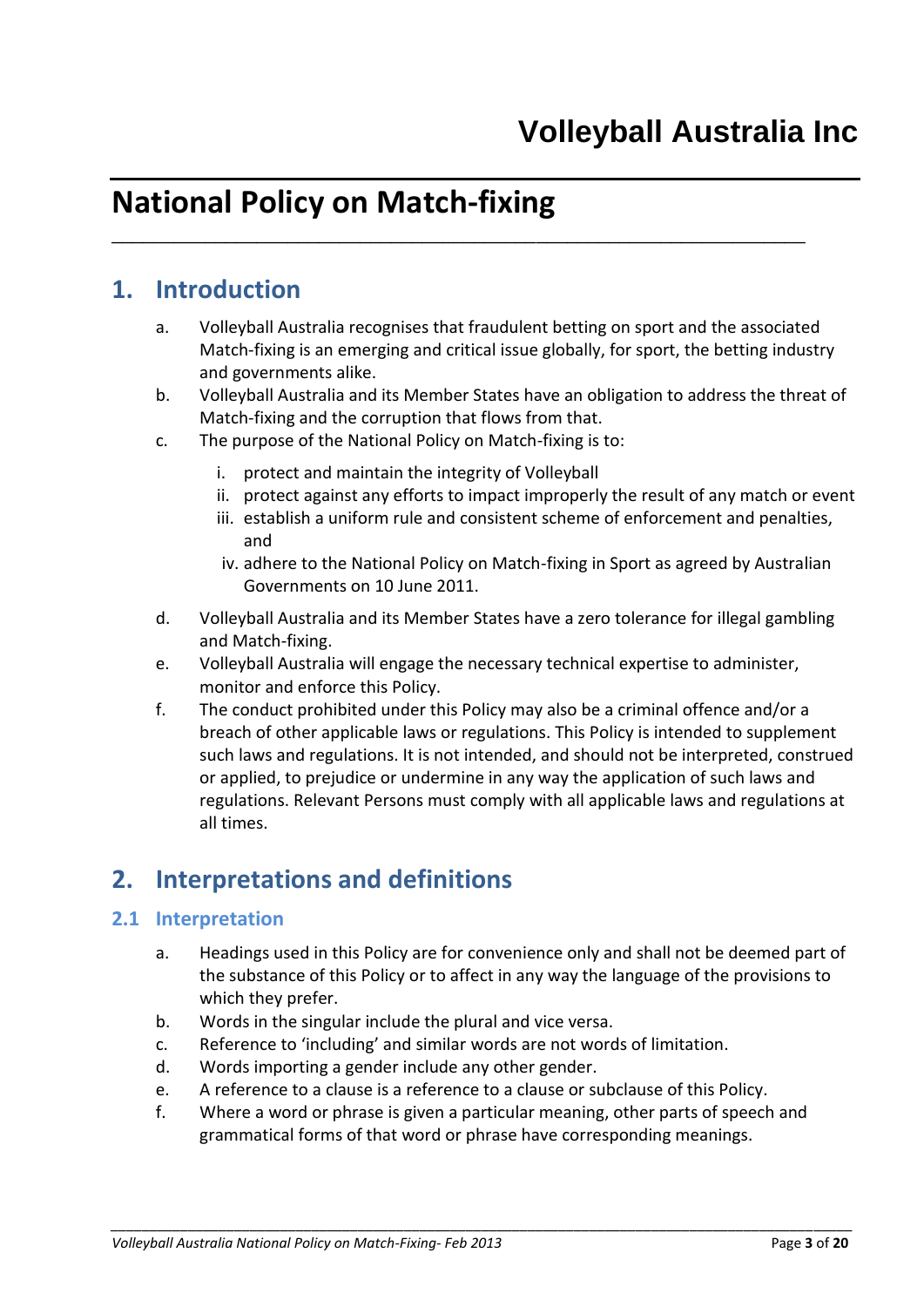- g. In the event any provision of this Policy is determined invalid or unenforceable, the remaining provisions shall not be affected. This Policy shall not fail because any part of this Policy is held invalid.
- h. Except as otherwise stated herein, failure to exercise or enforce any right conferred by this Policy shall not be deemed to be a waiver of any such right nor operate so as to bar the exercise or enforcement thereof or of any other right on any other occasion.

### <span id="page-3-0"></span>**2.2 Definitions**

In this Policy unless the context requires otherwise these words mean:

- a. **Alleged Offender** means a person accused of engaging in Prohibited Conduct under this Policy, prior to a determination by the Hearing Panel.
- b. **Athlete** means any person identified within Volleyball Australia's athlete framework [\(Annexure](#page-13-1) A) as amended and updated from time to time.
- c. **Authorised Providers** means Volleyball Australia's Member Organisations, Affiliates, or other organisations from time to time that conduct Events (for example the Australian Commonwealth Games Association or a private event management company operating an Event on behalf of Volleyball Australia).
- d. **Betting Operator** means any company or other undertaking that promotes, brokers, arranges or conducts any form of Betting activity in relation to Volleyball
- e. **Board** means the Board of the Volleyball Australia Inc.
- f. **Coaches** means any person described in Volleyball Australia's coach framework [\(Annexure B\)](#page-14-1) as amended and updated from time to time.
- g. **Competition** means a Volleyball contest, event or activity measuring performance against an opponent, oneself or the environment either once off or as part of a series.
- h. **Event** means a one off Competition, or series of individual Competitions conducted by Volleyball Australia or an Authorised Provider (for example International Test Matches, National Championships, or domestic leagues)
- i. **Hearing Panel** means the Panel appointed by the Board to hear and determine allegations of Prohibited Conduct.
- j. **Inside Information** means any information relating to any Competition or Event that a Relevant Person possesses by virtue of his or position within Volleyball Australia. Such information includes, but is not limited to, factual information regarding the competitors in the Competition or Event, tactical considerations or any other aspect of the Competition or Event but does not include such information that is already published or a matter of public record, readily acquired by an interested member of the public, or disclosed according to the rules and regulations governing the relevant Competition or Event.
- k. **Member States** means those entities recognised by the Volleyball Australia Inc's constitution as its member organisations.
- l. **National Policy on Match-fixing in Sport** means the Policy endorsed, on 10 June 2011, by all Australian sports ministers on behalf of their governments, with the aim of protecting the integrity of Australian sport.
- m. **Official** means any person identified within Volleyball Australia's Officials Accreditation Framework [\(Annexure C\)](#page-14-3) as amended and updated from time to time.
- n. **The Sport** means the Volleyball Australia Inc (Volleyball Australia)
- o. Volleyball means the Sport and game of volleyball as determined by Volleyball Australia and the International Association (FIVB) with such variations as may be recognised from time to time.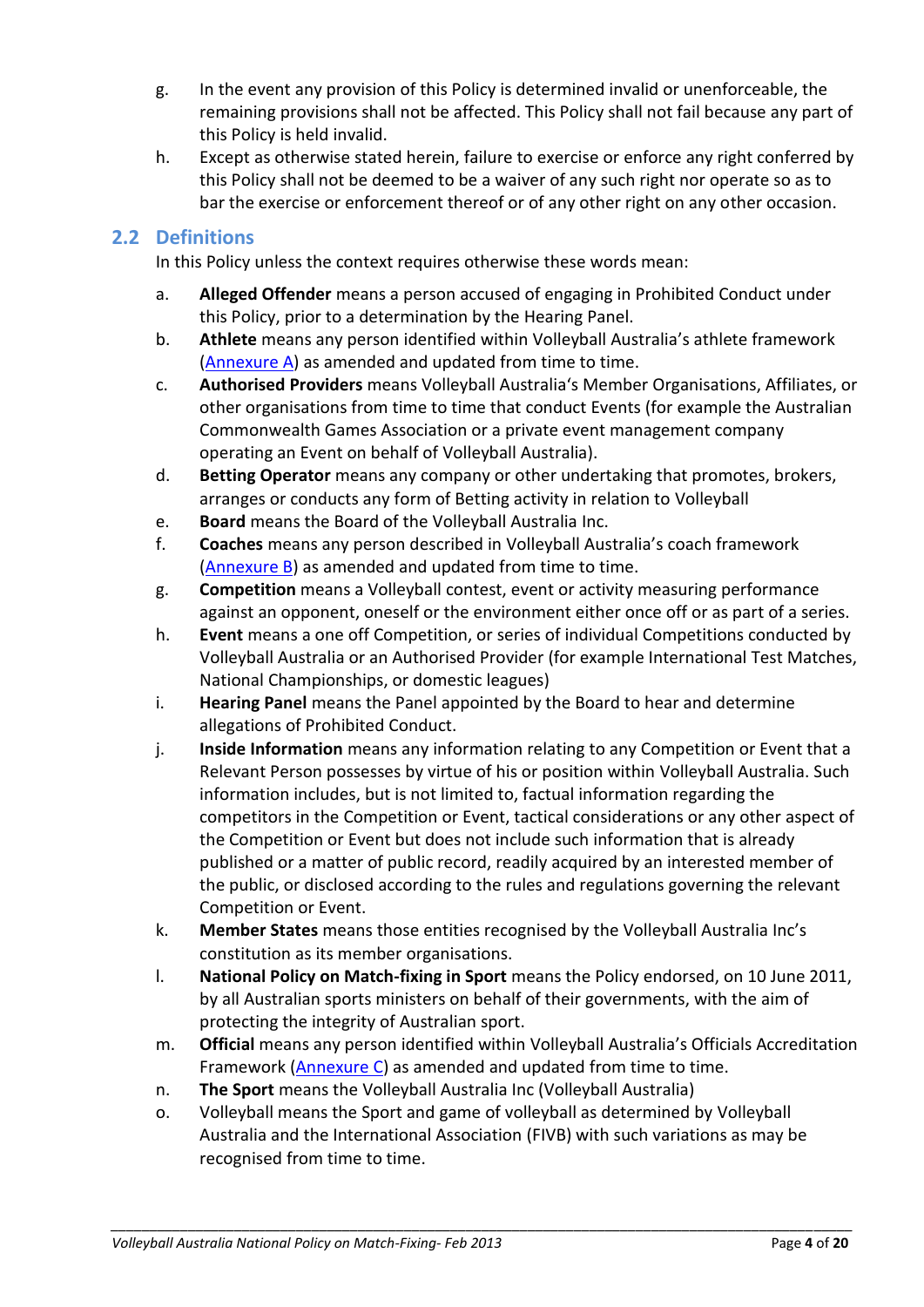- p. **Policy** means Volleyball Australia's National Policy on Match-fixing as amended from time to time.
- q. **Prohibited Conduct** means conduct in breach of [clause](#page-5-1) 4 of this Policy.
- r. **Relevant Person** means any of the persons identified in [clause](#page-4-2) 3.2, or any other person involved in the organisation administration or promotion of volleyball, whose involvement in Gambling would bring Volleyball into disrepute.
- s. **Team** means a collection of Athletes and includes a national representative team, National Institute Network Teams, including the Australian Institute of Sport and State/Territory Institutes/Academies' of Sport or Member Organisation team that competes in Competitions or Events.

# <span id="page-4-0"></span>**3. Application**

## <span id="page-4-1"></span>**3.1 Application of Policy**

- a. This Policy is made by the Board and is binding on all Relevant Persons. It may be amended from time to time by the Board.
- b. The Board may, in its sole discretion, delegate any or all of its powers under this Policy, including but not limited to the power to adopt, apply, monitor and enforce this Policy.
- c. By virtue of their ongoing membership, employment or other contractual relationship with Volleyball Australia, Relevant Persons are automatically bound by this Policy and required to comply with all of its provisions.

#### <span id="page-4-2"></span>**3.2 Relevant Persons**

- a. This Policy applies to any Relevant Person as defined from time to time by the Board. For clarity this includes, but is not limited to:
	- i. Players
	- ii. Agents
	- iii. Athletes
	- iv. Coaches
	- v. Employees and contractors of Volleyball Australia
	- vi. Officials
	- vii. Persons who hold governance positions with Volleyball Australia or its Member Organisations
		- viii. Selectors, and
		- ix. Team and Squad Support Staff.

Listings of Relevant Persons within these groups can be found in Annex A, Annex B and Annex C.

#### <span id="page-4-3"></span>**3.3 Education**

- a. All Relevant Persons must complete appropriate education and training programs as directed by Volleyball Australia from time to time.
- b. All Relevant Persons as at the commencement of this Policy must undertake Volleyball Australia's education program.
- c. All persons who become Relevant Persons after the commencement of this Policy must undertake Volleyball Australia's education program as part of their induction:

*\_\_\_\_\_\_\_\_\_\_\_\_\_\_\_\_\_\_\_\_\_\_\_\_\_\_\_\_\_\_\_\_\_\_\_\_\_\_\_\_\_\_\_\_\_\_\_\_\_\_\_\_\_\_\_\_\_\_\_\_\_\_\_\_\_\_\_\_\_\_\_\_\_\_\_\_\_\_\_\_\_\_\_\_\_\_\_\_\_\_\_\_\_\_\_\_*

i. prior to competing in any Event or Competition, or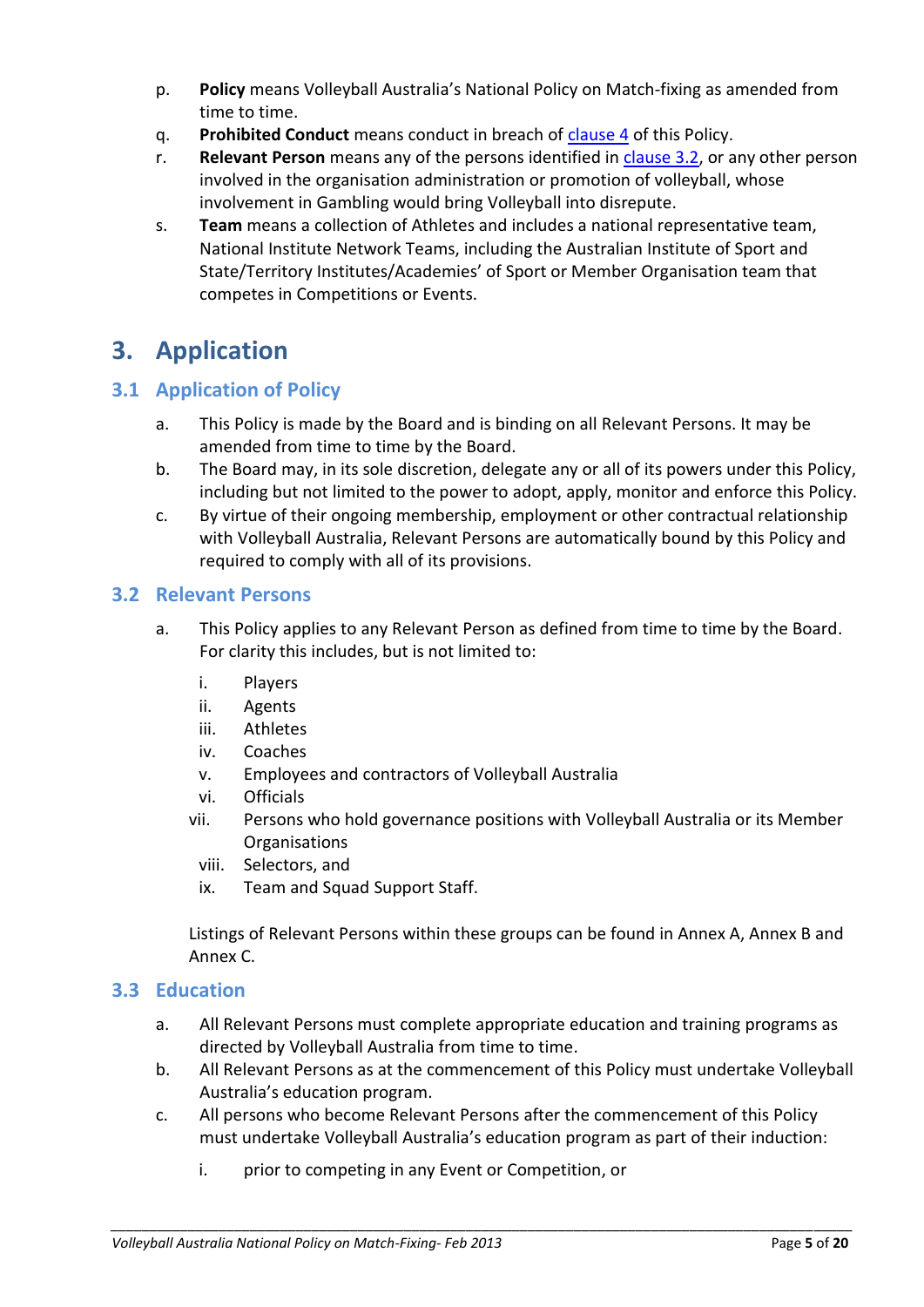ii. within two months of commencing employment (whether paid or voluntary).

## <span id="page-5-0"></span>**3.4 Code of conduct**

- a. In addition to this Policy, all Relevant Persons are bound by the Sport's code of conduct (see [Annexure](#page-14-4) D), as amended from time to time, which is underpinned by the following principles:
	- Be smart: know the rules
	- Be safe: never bet on your sport
	- Be careful: never share sensitive information
	- Be clean: never fix an event
	- Be open: tell someone if you are approached.

# <span id="page-5-1"></span>**4. Prohibited Conduct**

- a. A Relevant Person to whom this Policy applies must not directly or indirectly, alone or in conjunction with another or others breach this Policy or Volleyball Australia's [code](#page-14-4)  [of conduct](#page-14-4) by:
	- i. betting, gambling or entering into any other form of financial speculation on any Competition or on any Event played under the auspices of Volleyball Australia.
	- ii. participating (whether by act or omission) in Match-fixing by:
		- A. Deliberately underperforming or 'tanking' as part of an arrangement relating to betting on the outcome of any contingency within a Competition or Event.
		- B. Deliberately fixing, or exerting any undue influence on, any occurrence within any Competition or Event as part of an arrangement relating to betting on the outcome of any contingency within a Competition or Event.
		- C. Inducing or encouraging any Relevant Person to deliberately underperform as part of an arrangement relating to betting on the outcome of any Competition or Event.
		- D. Providing Inside Information that is considered to be information not publicly known such as Team or its members configuration (including, without limitation, the Team's actual or likely composition, the form of individual athlete or tactics) other than in connection with bona fide media interviews and commitment.
		- E. Ensuring that a particular incident, that is the subject of a bet, occurs.
		- F. Providing or receiving any gift, payment or benefit that might reasonably be expected to bring the Relevant Person or Volleyball Australia into disrepute.
		- G. Engaging in conduct that relates directly or indirectly to any of the conduct described in clauses 4 a. ii. A. to F. above and is prejudicial to the interests of Volleyball Australia or which bring a Relevant Person or Volleyball Australia into disrepute.
- b. Any attempt or any agreement to act in a manner that would culminate in Prohibited Conduct shall be treated as if the relevant Prohibited Conduct had occurred, whether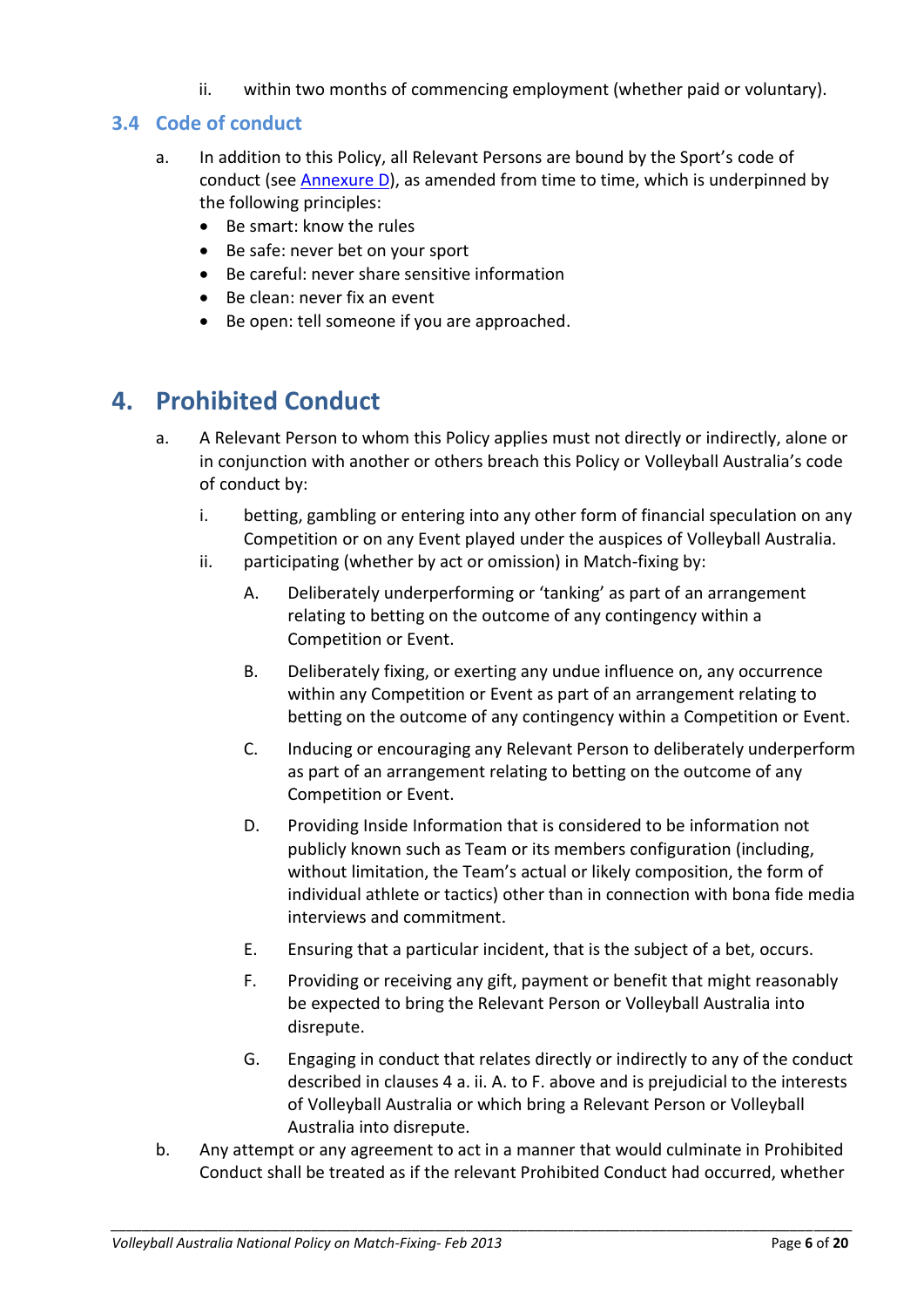or not the Prohibited Conduct actually occurred as a result of the attempt or agreement to act.

- c. Fails to report an approach to be involved in fraudulent match fixing activities
- d. If a Relevant Person knowingly assists or is a party to 'covering up' Prohibited Conduct, that Relevant Person will be treated as having engaged in the Prohibited Conduct personally.
- e. Nothing in this section 4 prevents the Board from enforcing any other Rules and Regulations or referring any Prohibited Conduct to a relevant law enforcement agency.
- f. All Relevant Persons should be aware of criminal offences relating to Match-fixing, which may carry up to a maximum sentence of 10 years imprisonment. Details on the relevant criminal legislation in each state and territory can be found on [www.regional.gov.au/sport/national\\_integrity/index.aspx](http://www.regional.gov.au/sport/national_integrity/index.aspx)

# <span id="page-6-0"></span>**5. Reporting process**

- a. A Relevant Person to whom this policy applies must promptly notify the Chief Executive Officer if he or she:
	- i. is interviewed as a suspect, charged, or arrested by police in respect of conduct that would amount to an allegation of Prohibited Conduct under this Policy
	- ii. is approached by another person to engage in conduct that is Prohibited **Conduct**
	- iii. knows or reasonably suspects that another person has engaged in conduct, or been approached to engage in conduct that is Prohibited Conduct
	- iv. has received, or is aware or reasonably suspects that another person has received, actual or implied threats of any nature in relation to past or proposed conduct that is Prohibited Conduct.
- b. If a Relevant Person wishes to report the Chief Executive Officer for involvement in conduct that is Prohibited Conduct under this Policy then the Relevant Person to which this section 5 applies may report the conduct to the Chair of the Board.
- c. Notification by a Relevant Person under this section 5 can be made verbally or in writing in the discretion of the Relevant Person and may be made confidentially if there is a genuine concern of reprisal. However, the Chief Executive Officer (or the Chair of the Board as the case may be) must record the fact of the reporting of Prohibited Conduct and particulars of the alleged Prohibited Conduct in writing within 48 hours of the report from the Relevant Person for presentation to the Board.
- d. Any report by a Relevant Person under this section 5 will be dealt with confidentially by Volleyball Australia unless disclosure is otherwise required or permitted under this Policy, by law, or if the allegation of the Prohibited Conduct is already in the public domain.
- e. A Relevant Person has a continuing obligation to report any new knowledge or suspicion regarding any conduct that may amount to Prohibited Conduct under this Policy, even if the Relevant Person's prior knowledge or suspicion has already been reported.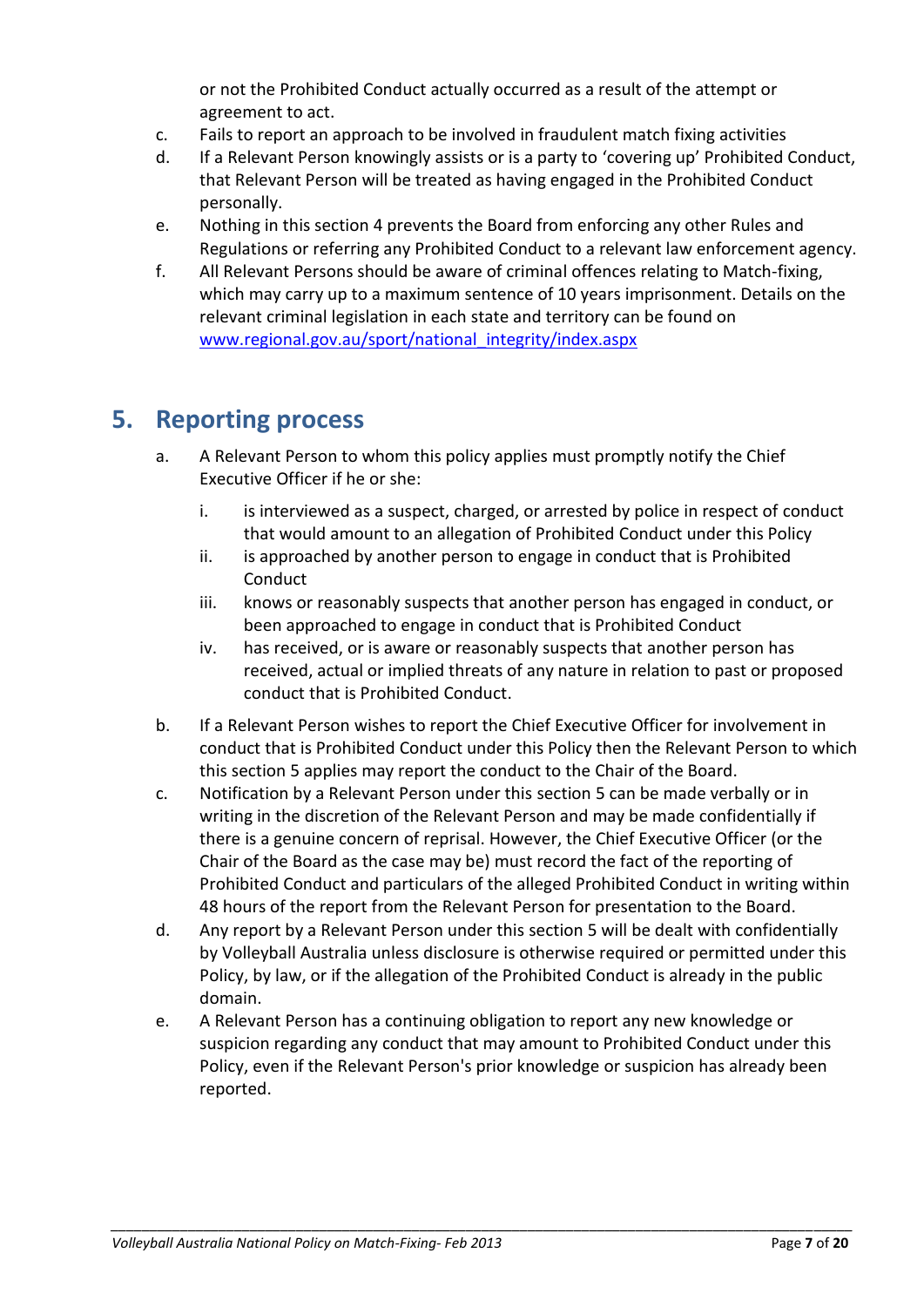# <span id="page-7-0"></span>**6. Investigations**

## <span id="page-7-1"></span>**6.1 Allegations of Prohibited Conduct**

- a. If the Board or Chief Executive Officer receives a report or information that a Relevant Person has allegedly breached this Policy including by engaging in actual or suspected Prohibited Conduct, the Board must, as soon as reasonably practicable refer that report or information and any documentary or other evidence that is available to it in relation to the alleged Prohibited Conduct by the Alleged Offender to the Hearing Panel.
- b. If the Board or Chief Executive Officer has referred to the Hearing Panel a report or information that an Alleged Offender has allegedly breached this Policy including by engaging in actual or suspected Prohibited Conduct, the Board may, in its discretion and pending determination by the Hearing Panel suspend the Alleged Offender from any Event or activities sanctioned by Volleyball Australia or a Member Organisation.
- c. Nothing in this section 6 prevents the Board or Chief Executive Officer from enforcing any other Rules and Regulations or referring any Prohibited Conduct to a relevant law enforcement agency.

### <span id="page-7-2"></span>**6.2 Confidentiality and reporting**

- a. To maintain the confidentiality of the process, no parties will publically announce, comment on or confirm any of its investigative or subsequent hearings or appeals activities. Notwithstanding this provision, however, a general description of a process that may be instigated under this policy is permissible.
- b. Volleyball Australia must not disclose any specific facts of an allegation of Prohibited Conduct or breach of this Policy.
- c. The identity of a Relevant Person against whom a finding of Prohibited Conduct is made may only be publicly disclosed after the Hearing Panel has notified the Relevant Person, Volleyball Australia and any other interested party of its decision. Such disclosure will be by way of an official release by Volleyball Australia.
- d. Where any public announcement may be considered detrimental to the wellbeing of a Relevant Person, the Board will determine the most appropriate course of action in its sole discretion based on the circumstances of the Relevant Person.
- e. All parties must maintain all information received in the course of any report, notice, hearing or appeal (other than a notice of decision by the Hearing Panel or an appeal tribunal) in relation to an allegation of conduct that is Prohibited Conduct as strictly confidential.
- f. Clauses 6.2 a. to e. do not apply if the disclosure is required by law or Volleyball Australia determines to refer information to a law enforcement agency.

#### <span id="page-7-3"></span>**6.3 Criminal offences**

a. Any alleged Prohibited Conduct by an Alleged Offender which is considered by the Board or Chief Executive Officer as a prima facie unlawful offence will be reported to the police force in the jurisdiction the offence is alleged to have occurred and/or the Australian Federal Police.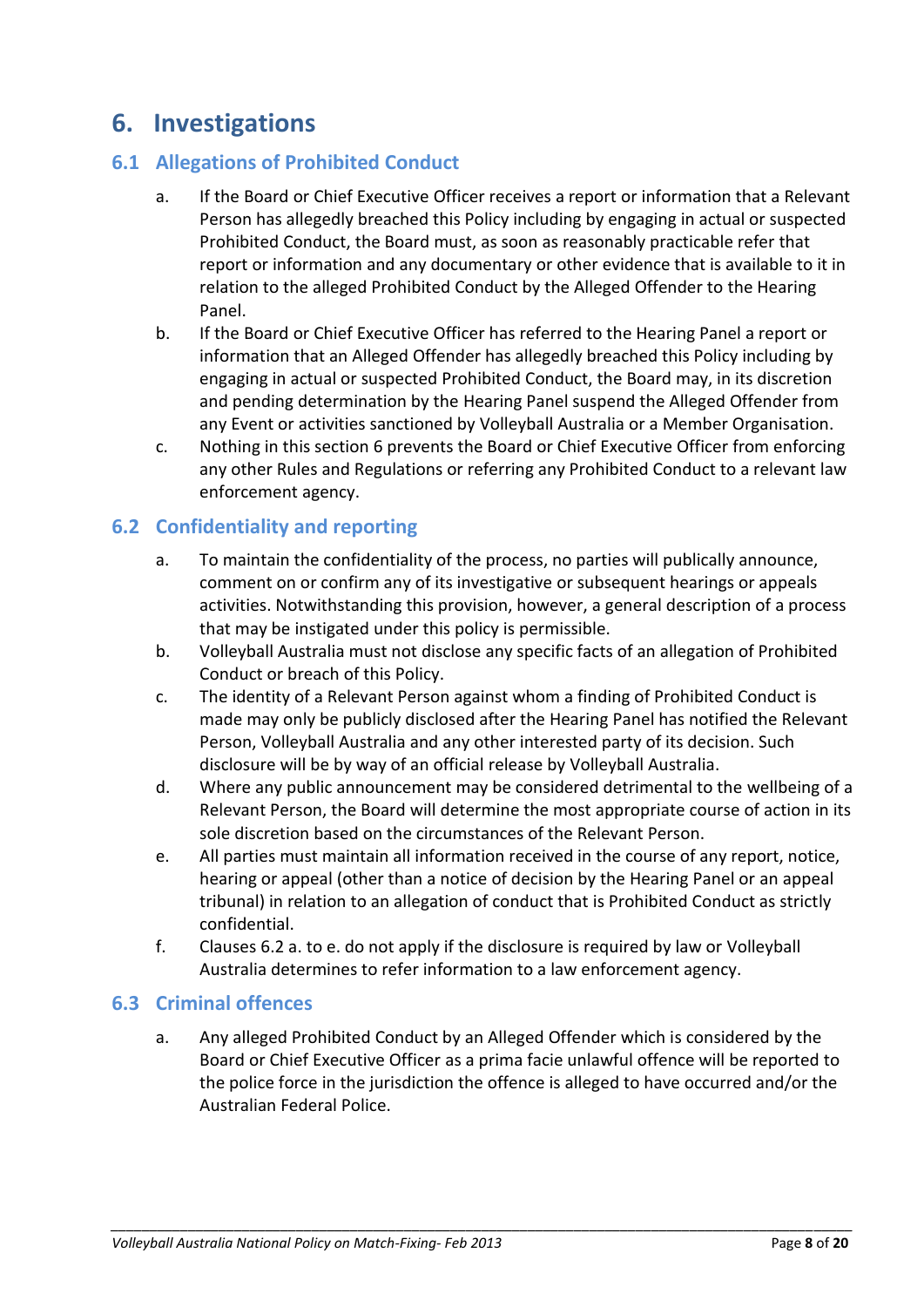### <span id="page-8-0"></span>**6.4 Privilege**

- a. Notwithstanding anything else in this Policy, a Relevant Person who is interviewed under suspicion, charged or arrested by a law enforcement agency in respect of a criminal offence that is, or may be considered to be conduct that is Prohibited Conduct under this Policy shall not be required to produce any information, give any evidence or make any statement to the Board if they establish that to do so would breach any privilege against self-incrimination, or legal professional privilege.
- b. Clause 6.4 a. does not limit the Board from enforcing any other Rules and Regulations.

# <span id="page-8-1"></span>**7. Disciplinary process**

#### <span id="page-8-2"></span>**7.1 Commencement of proceedings**

- a. The Hearing Panel must comprise three persons independent of Volleyball Australia and with appropriate skills and experience appointed by the Board for such time and for such purposes as the Board thinks fit. The Board will appoint one of the members of the Hearing Panel to act as its Secretary.
- b. On receipt of a referral from the Board of an actual or suspected contravention of this Policy by an Alleged Offender, the Secretary of the Hearing Panel must issue a notice to the Alleged Offender detailing:
	- i. the alleged offence including details of when and where it is alleged to have occurred
	- ii. the date, time and place for the proposed hearing of the alleged offence which shall be as soon as reasonably practicable after the Alleged Offender receives the Notice
	- iii. information advising the Alleged Offender of their rights and format of proceedings
	- iv. the potential penalties in the event that the Hearing Panel makes a finding that the Alleged Offender engaged in the Prohibited Conduct
	- v. a copy of the referral from the Board and any documentary or other evidence that was submitted to the Hearing Panel by the Board in relation to the alleged Prohibited Conduct by the Alleged Offender.

('the **Notice'**).

- c. Within fourteen business days of the date of the Notice, the Alleged Offender must notify the Hearing Panel in writing of:
	- i. whether or not he or she wishes to contest the allegations, and
	- ii. if the Alleged Offender does not wish to contest the allegations and accedes to the imposition of penalty, he or she may so notify the Hearing Panel in writing, in which case no hearing shall be conducted and the Hearing Panel will remit the matter to the Board for the Board's consideration and imposition of a penalty, or
	- iii. if the Alleged Offender does not wish to contest the allegations, but wishes to make submissions disputing and/or seeking to mitigate the penalty, he or she may must notify the Hearing Panel either:
		- A. that he or she wishes to make those submissions at a hearing before the Hearing Panel, in which case, the Hearing will proceed in accordance with [clause](#page-9-0) 7.2 below, or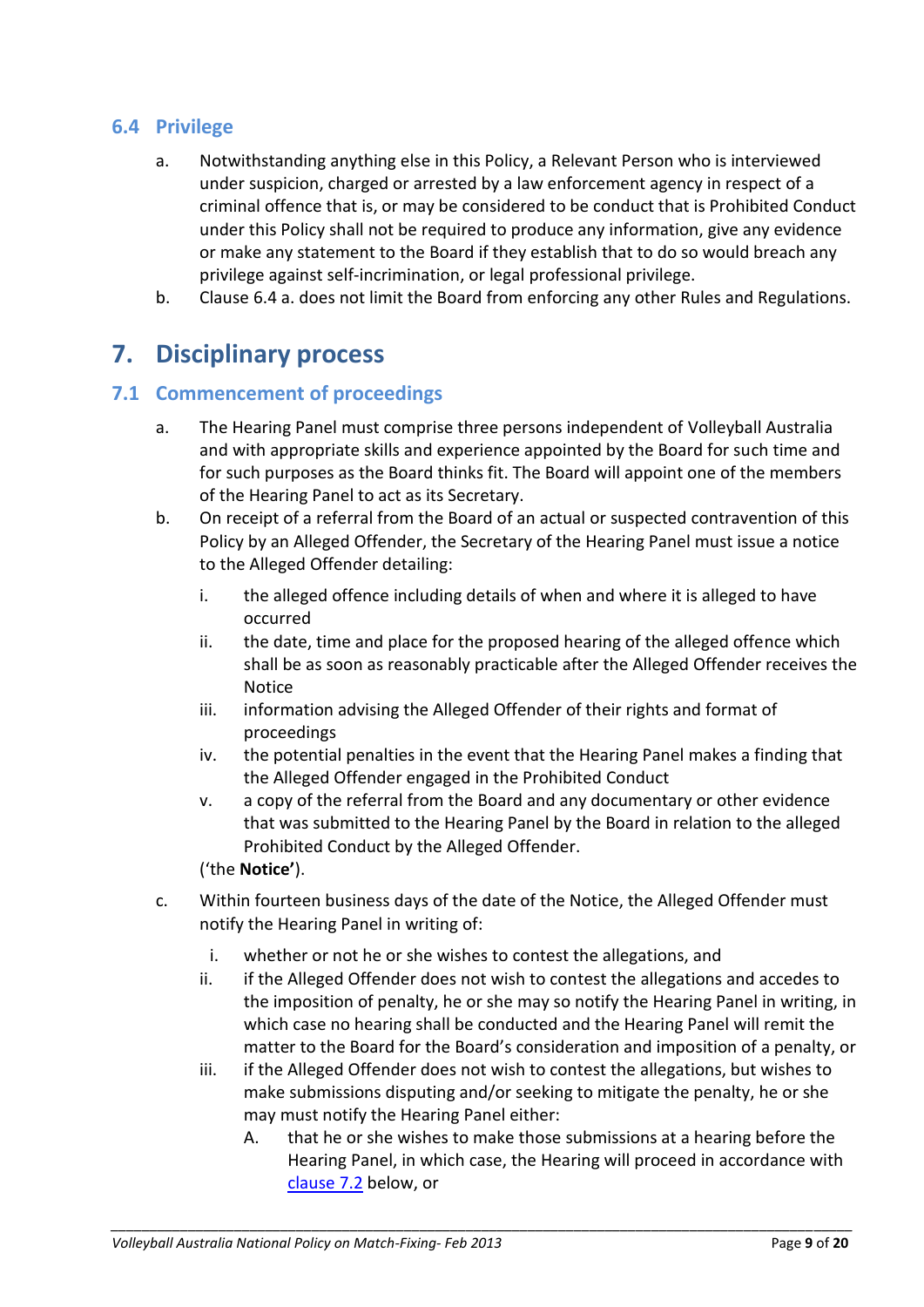- B. that he or she wishes to make those submission in writing, in which case the Hearing Panel will, on receipt of those submissions, remit the matter to the Board for the Board's consideration and imposition of a penalty (giving due consideration to those written submissions)
- iv. If the Alleged Offender does not admit or denies the alleged Prohibited Conduct and notifies the Hearing Panel that he or she wishes to contest the allegations, the Alleged Offender, is, by that notice, taken to have consented to the determination of the allegations in accordance with the procedure outlined in this Policy, and if the Hearing Panel finds that the Alleged Offender breached this Policy including by engaging in Prohibited Conduct, to the imposition of a penalty.
- d. If the Alleged Offender fails to respond to the Notice within fourteen business days of the date of the Notice, the Alleged Offender shall be deemed to have:
	- i. waived their entitlement to a hearing in accordance with this Policy, and
	- ii. admitted to the Prohibited Conduct specified in the Notice, and
	- iii. acceded to the imposition of a penalty by the Board, and
	- iv. the Hearing Panel will remit the Alleged Offender's Prohibited Conduct to the Board, informing the Board , by notice in writing, of the Alleged Offender's failure to respond to the Notice and requesting the Board to impose a penalty in the Board's Discretion in accordance with this clause.
- e. Notwithstanding any of the above, an Alleged Offender shall be entitled at any stage to admit they have engaged in the Prohibited Conduct specified in the Notice and to accede to penalties determined by the Board.
- f. Personnel covered by Volleyball Australia or a Member Organisation Employee Collective Agreement will be subject to relevant Clauses, including Dispute, Hearings, Appeals and Termination Clauses contained in such Agreement, and if applicable the *Fair Work Act 2009 (Australia).*

#### <span id="page-9-0"></span>**7.2 Procedure of the hearing panel**

- a. This clause applies if the Alleged Offender contests the allegation(s) that he or she has engaged in the Prohibited Conduct specified in the Notice, and there is a hearing of the allegations by the Hearing Panel.
- b. The purpose of the hearing shall be to determine whether the Alleged Offender has engaged in the Prohibited Conduct specified in the Notice and, if the Hearing Panel considers that the Alleged Offender has engaged in Prohibited Conduct, for the imposition any penalty in the Hearing Panel's discretion.
- c. The Hearing Panel may conduct the hearing as it sees fit and, in particular, shall not be bound by the rules of evidence or unnecessary formality. The Hearing Panel must determine matters in accordance with the principles of procedural fairness, such as a hearing appropriate to the circumstances; lack of bias; inquiry into matters in dispute; and evidence to support a decision.
- d. The hearing shall be inquisitorial in nature and the Hearing Panel may call such evidence as it thinks fit in its discretion and all Relevant Persons subject to this Policy must, if requested to do so by the Hearing Panel, provide such evidence as they are able.
- e. The hearing must be conducted with as much expedition as a proper consideration of the matters permit. However, the Hearing Panel may adjourn the proceedings for such reasonable time as it considers it necessary.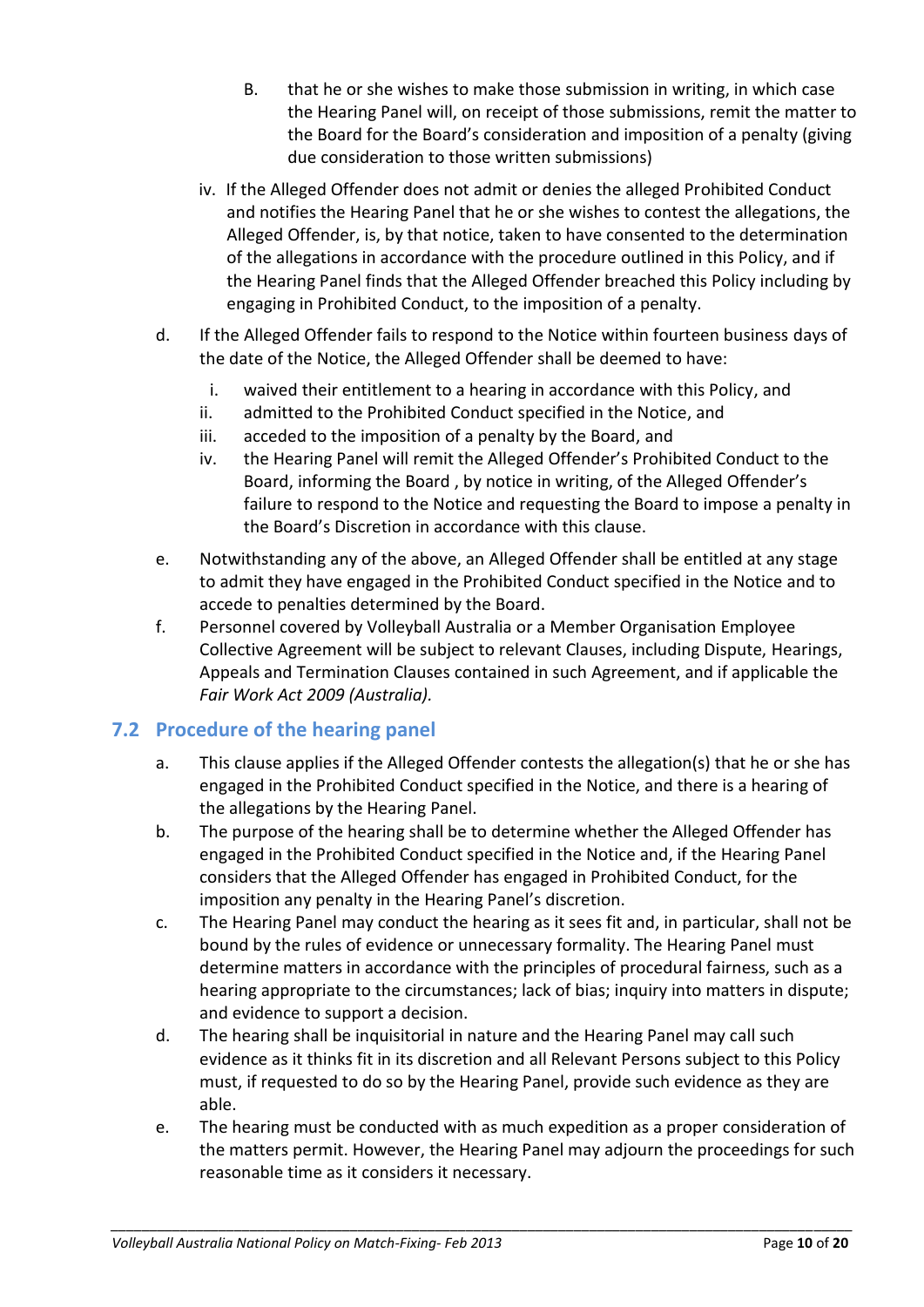- f. Notwithstanding the above, the Alleged Offender:
	- i. Is permitted to be represented at the hearing (at their own expense).
	- ii. May call and question witnesses.
	- iii. Has the right to address the Hearing Panel to make their case.
	- iv. Is permitted to provide written submissions for consideration by the Hearing Panel (instead of or as well as appearing in person). If the Alleged Offender provides any written submissions, the Hearing Panel must consider those submissions in its deliberations.
- g. The hearing shall be closed to the public. Only persons with a legitimate interest in the hearing will be permitted to attend. This will be at the sole discretion of the Hearing Panel.
- h. The Hearing Panel must determine whether the Alleged Offender engaged in the Prohibited Conduct on the balance of probabilities.
- i. The decision of the Hearing Panel shall be a majority decision and must be recorded in writing. The decision must, at a minimum, set out and explain:
	- i. the Hearing Panel's findings, on the balance of probabilities and by reference to the evidence presented or submissions made, as to whether the Alleged Offender engaged in Prohibited Conduct, and
	- ii. if the Hearing Panel makes a finding that the Alleged Offender engaged in Prohibited Conduct, what, if any, penalties it considers appropriate.
- j. Subject only to the rights of appeal under clause 7.3, the Hearing Panel's decision shall be the full, final and complete disposition of the allegations of Prohibited Conduct by the Alleged Offender and will be binding on all parties.
- k. If the Alleged Offender or their representative does not appear at the hearing, after proper notice of the hearing has been provided, the Hearing Panel may proceed with the hearing in their absence.

## <span id="page-10-0"></span>**7.3 Appeals**

- a. The Alleged Offender, Volleyball Australia and/or the Member Organisations have a right to appeal the decision of the Hearing Panel.
- b. The available grounds of appeal are:
	- i. where the decision of the Hearing Panel is wrong having regard to the application of this Policy or the [code of conduct](#page-14-4)
	- ii. where new evidence has become available
	- iii. where natural justice has been denied, or
	- iv. in respect of the penalty imposed.
- c. A notice of appeal must be made in writing, lodged with the Board, through Volleyball Australia's Chief Executive Officer, within fourteen business days of the Hearing Panel's decision. The notice of appeal must specify the grounds for the appeal.
- d. Where the Board receives a notice of appeal, the Board must convene an appeal tribunal for the purposes of hearing the appeal ('the Appeal Tribunal'). Any hearing of the appeal must be held within thirty days of the notice of appeal being received by the Board.
- e. Any decision of the Hearing Panel that is appealed to the Appeal Tribunal will remain in effect while under appeal unless the Board orders otherwise.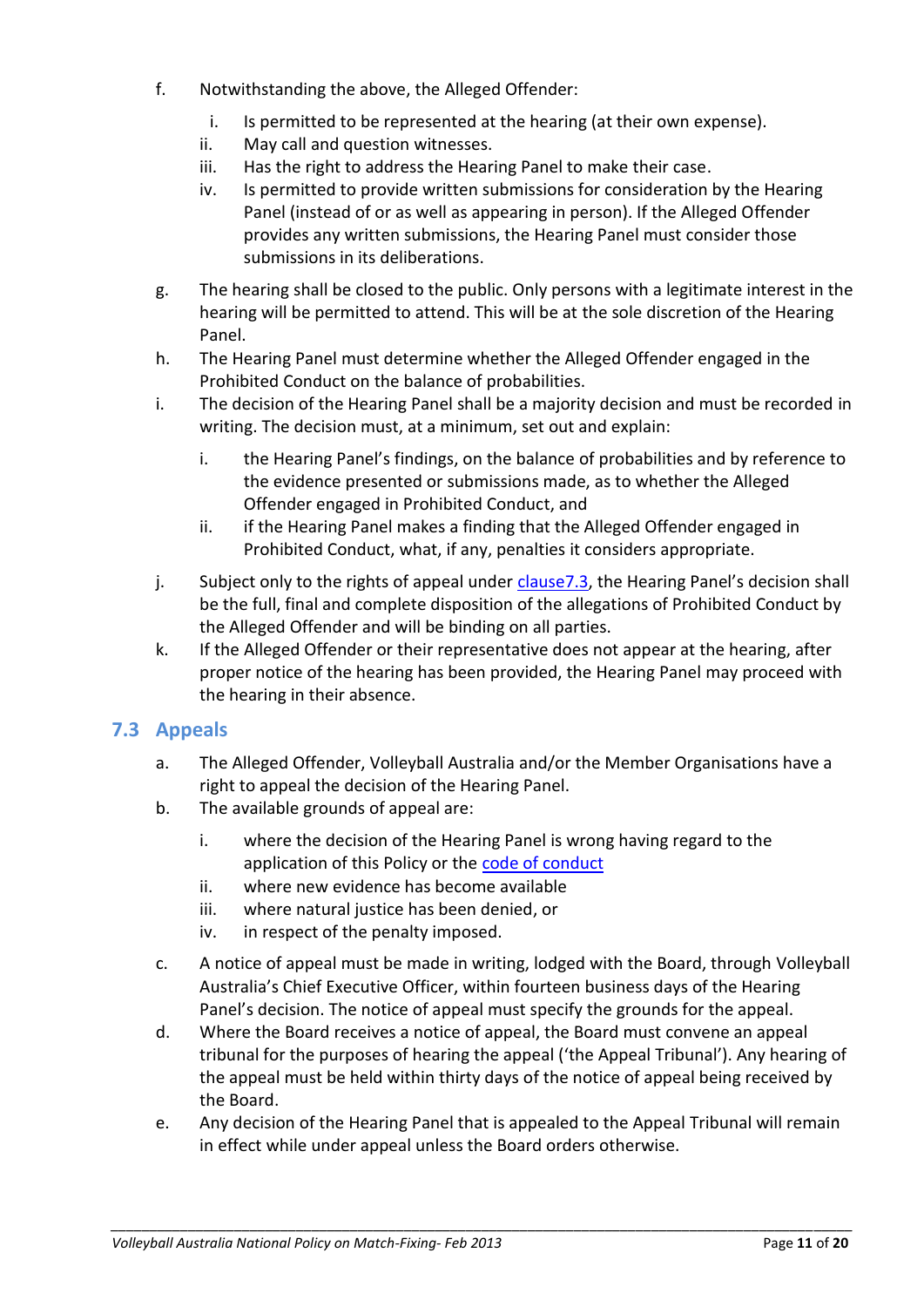- f. The Appeal Tribunal must be appointed by the Board for such time and for such purposes as the Board thinks fit and must:
	- i. be comprised of three Persons independent of Volleyball Australia with appropriate skills and experience to hear the matter
	- ii. include at least one person who has considerable previous experience in the legal aspects of a disciplinary/hearings tribunal and dispute resolution, and
	- iii. not include any members from the initial Hearing Panel.
- g. The hearing before the Appeal Tribunal is not a rehearing of the matter, but a hearing of the issue under appeal only.
- h. The Appeal Tribunal may conduct the appeal as it sees fit. However, any party to the appeal can be represented at and make written and oral submissions to the Appeal Tribunal subject to the discretion of the Appeal Tribunal.
- i. The Appeal Tribunal may, in its discretion:
	- i. affirm the decision of the Hearing Panel and the penalty imposed
	- ii. affirm the decision of the Hearing Panel but decide to impose an alternative penalty, or
	- iii. revoke the decision of the Hearing Panel and the penalty imposed.
- j. The decision of the Appeal Tribunal shall be a majority decision and must be recorded in writing. The Appeal Tribunal and be communicated to Volleyball Australia's Chief Executive Officer and appellant as soon as practicable.
- k. The decision of Appeal Tribunal shall be final, non-reviewable, non-appealable and enforceable. No claim, arbitration, lawsuit or litigation concerning the dispute shall be brought in any other court or tribunal. Note: This provision does not prevent any law enforcement agency taking action.

# <span id="page-11-0"></span>**8. Penalties**

## <span id="page-11-2"></span><span id="page-11-1"></span>**8.1 Penalties**

- a. If a Relevant Person admits they engaged in Prohibited Conduct or there is a finding that a Relevant Person has engaged in conduct that is Prohibited Conduct under this Policy or the [code of conduct,](#page-14-4) the Board, the Hearing Panel or the Appeal Tribunal, as the case may be, may order that the Relevant Person:
	- i. be fined
	- ii. be suspended from participating in any Competition or Event played under the auspices of Volleyball Australia.
	- iii. be banned from participating in any Competition or Event played under the auspices of Volleyball Australia.
	- iv. be reprimanded for their involvement in the Prohibited Conduct
	- v. lose accreditation to continue their involvement in the Sport
	- vi. be ineligible, for life, from participating in any Competition or Event played under the auspices of Volleyball Australia or from any other involvement in the Sport
	- vii. be counselled and/or required to complete a course of education related to responsible gambling and harm minimisation, or
	- viii. subject to the terms and conditions of any contract between Volleyball Australia and the Relevant Person, have that contract terminated.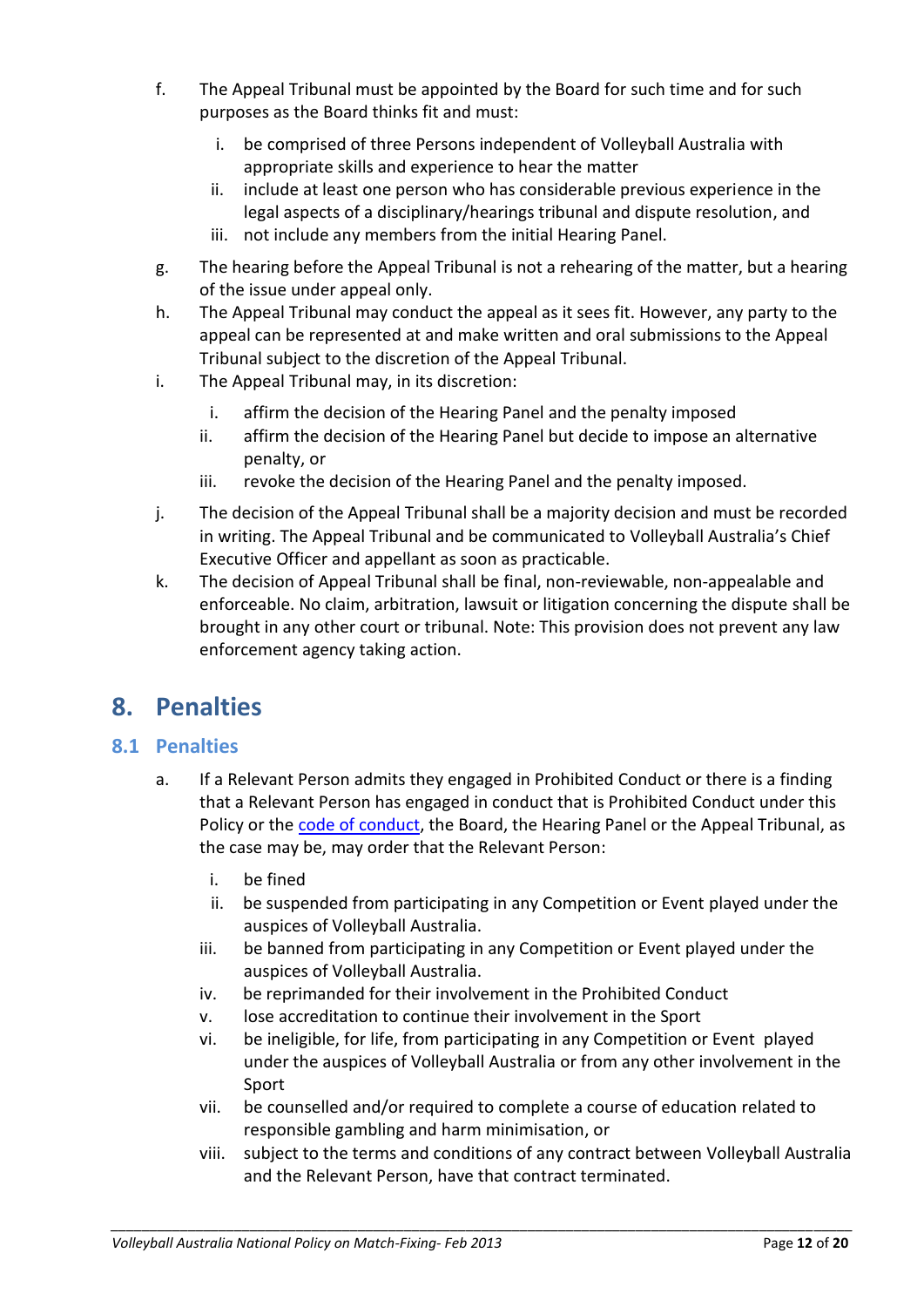- b. Notwithstanding the provisions of [clause 8.1,](#page-11-2) the Board, the Hearing Panel or the Appeal Tribunal may impose any other such penalty as they consider appropriate in their discretion.
- c. In addition to the penalties set out above, the Board, the Hearing Panel or the Appeal Tribunal may impose any combination of these penalties in their absolute discretion taking account of the gravity of the Prohibited Conduct.
- d. Further, the Board, the Hearing Panel or the Appeal Tribunal may, depending on the circumstances of the Prohibited Conduct, suspend the imposition of a penalty in their absolute discretion.
- e. All fines received pursuant to this Policy must be remitted to Volleyball Australia for use by Volleyball Australia for the development of integrity programs or as otherwise deemed appropriate.

# <span id="page-12-0"></span>**9. Information sharing**

## <span id="page-12-1"></span>**9.1 Monitoring by Betting Operators**

- a. Relevant Persons to whom this Policy applies must disclose information to Volleyball Australia of all their business interests, and connections with Betting Operators.
- b. Volleyball Australia will work with Betting Operators to help ensure the ongoing integrity of the Competitions and Events played under the auspices of Volleyball Australia and Authorised Providers.
- c. Betting Operators will monitor and conduct regular audits of its databases and records to monitor the incidents of suspicious betting transactions (including single or multiple betting transactions or market fluctuations) that may indicate or tend to indicate that Relevant Persons have engaged in conduct that is Prohibited Conduct under this Policy.
- d. In order to enable the Betting Operator to conduct such audits, Volleyball Australia may, from time to time and subject to any terms and conditions imposed by Volleyball Australia (including in relation to confidentiality and privacy), provide to Betting Operators details of Relevant Persons who are precluded by virtue of this Policy from engaging in Prohibited Conduct.
- e. Betting Operators must provide the Board with regular written reports on incidents of suspicious betting transactions (including single or multiple betting transactions or market fluctuations) that may indicate or tend to indicate that Relevant Persons have engaged in conduct that is Prohibited Conduct under this Policy.
- f. All requests for information or provision of information by Volleyball Australia or a Betting Operator shall be kept strictly confidential and shall not be divulged to any third party or otherwise made use of except where required by law or where information is already in the public domain other than as a result of a breach of this Policy.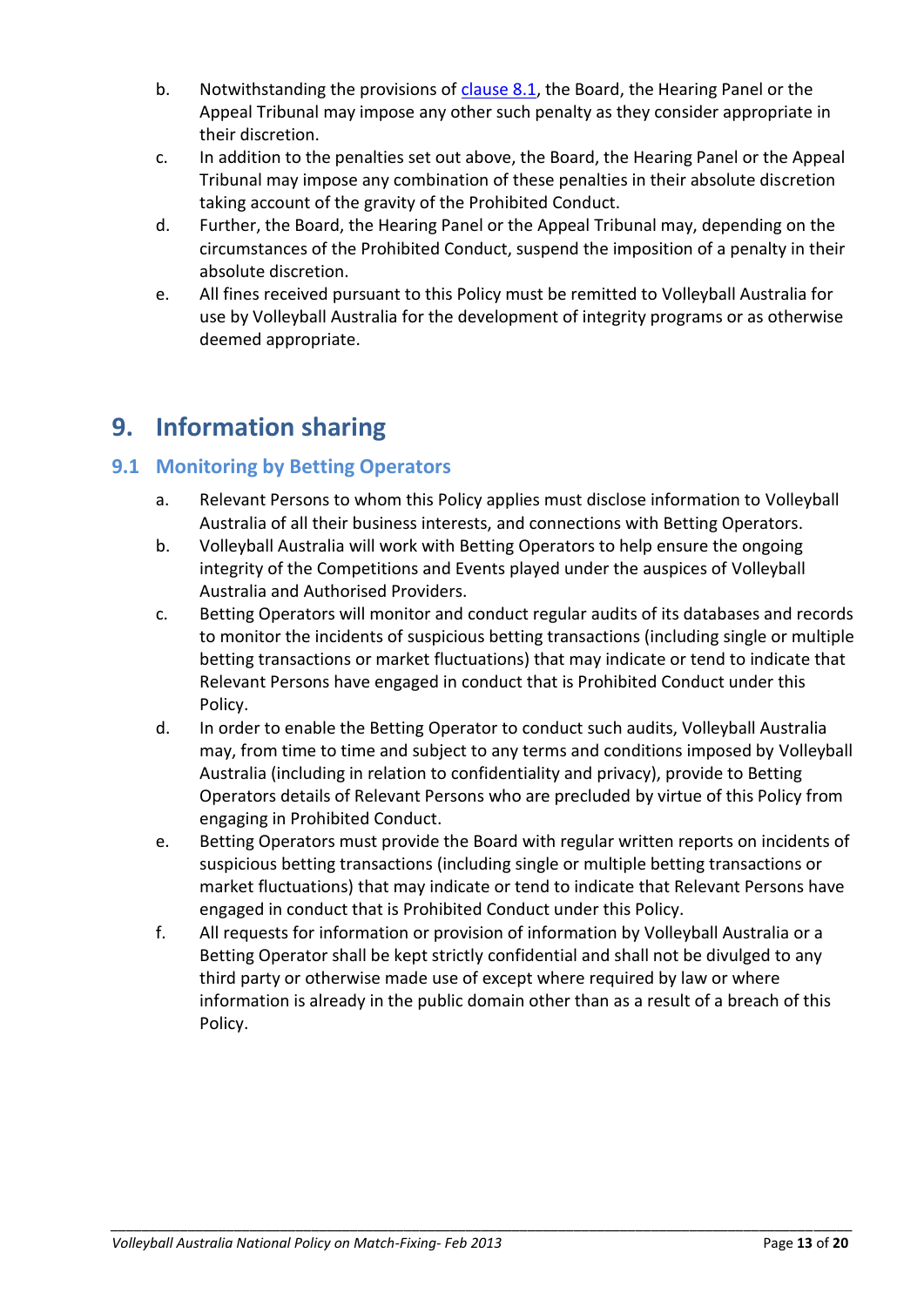### <span id="page-13-0"></span>**9.2 Sponsorship**

- a. Volleyball Australia acknowledges that betting is a legal activity, and recognises that Betting Operators may wish to enter Commercial Partnerships to promote their business.
- b. Volleyball Australia may enter Commercial Partnerships with Betting Operators from time to time, subject to any applicable legislative requirements.
- c. A Member State or any Team may enter into a Commercial Partnership with a Betting Operator with the written consent of Volleyball Australia. Such consent may be withheld at the discretion of Volleyball Australia and specifically where the proposed Commercial Partnership:
	- i. conflicts with an existing Commercial Partnership held between Volleyball Australia and a Betting Operator(s), and/or
	- ii. is with a Betting Operator with whom Volleyball Australia has not entered into an integrity agreement as required under the National Policy on Match-fixing in Volleyball Australia and recognised by the applicable state gambling regulator.
- <span id="page-13-1"></span>d. Subject to clause 9.2 c. above, a Relevant Person shall not be permitted to:
	- i. enter into any form of Commercial Partnership with a Betting Operator, or
	- ii. promote a Betting Operator, or
	- iii. have any form of commercial relationship with a Betting Operator.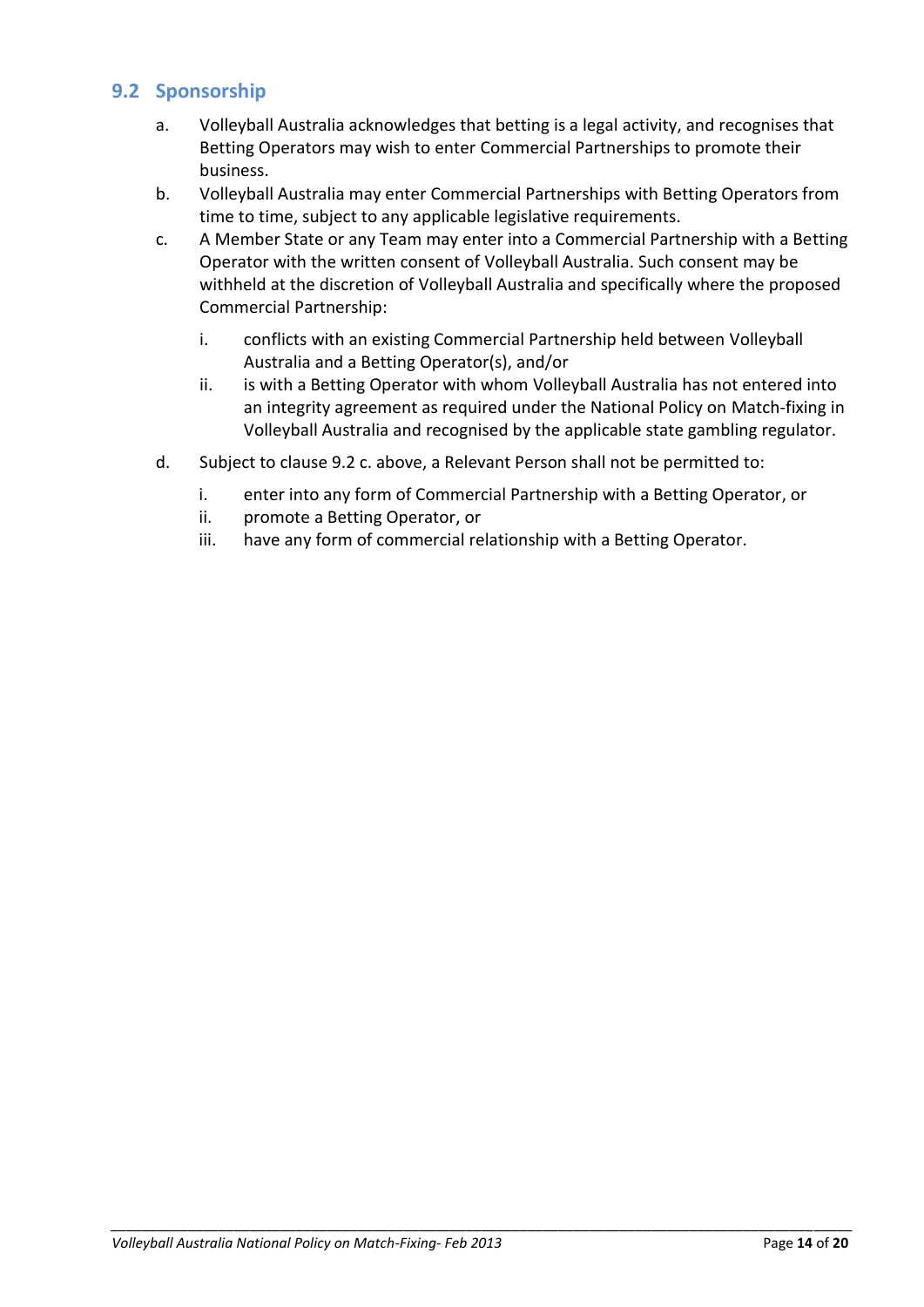# <span id="page-14-0"></span>**10. Annexure A—Athlete Framework**

This policy applies to the following classes of athlete.

A Relevant Athlete is any athlete that competes:

- In a domestic competition which has significant prize money attached (more than \$2000 for the winner)
- in professional domestic leagues
- at international benchmark competitions or events (such as world championships, world cups, or one-off international competitions, and
- at any other competition or event that attracts or is likely to attract a betting market (this would include competitions and events that have no domestic betting markets but attract overseas betting markets).

This framework will be reviewed regularly and amended as appropriate.

# <span id="page-14-1"></span>**11. Annexure B—Coaches Framework**

<span id="page-14-3"></span>This policy applies to the following classes of coach.

A Relevant Coach is any coach, including head coaches and assistant coaches of Athletes and Teams:

- In a domestic competition which has significant prize money attached (more than \$2000 for the winner)
- in professional domestic leagues
- at international benchmark competitions or events (such as world championships, world cups, or one-off international competitions, and
- at any other competition or event that attracts or is likely to attract a betting market (this would include competitions and events that have no domestic betting markets but attract overseas betting markets).

<span id="page-14-2"></span>This framework will be reviewed regularly and amended as appropriate.

# **12. Annexure C—Officials Framework**

<span id="page-14-4"></span>This policy applies to the following classes of official.

A Relevant Official is any officials that officiate:

- In a domestic competition which has significant prize money attached (more than \$2000 for the winner)
- in professional domestic leagues
- at international benchmark competitions or events (such as world championships, world cups, or one-off international competitions, and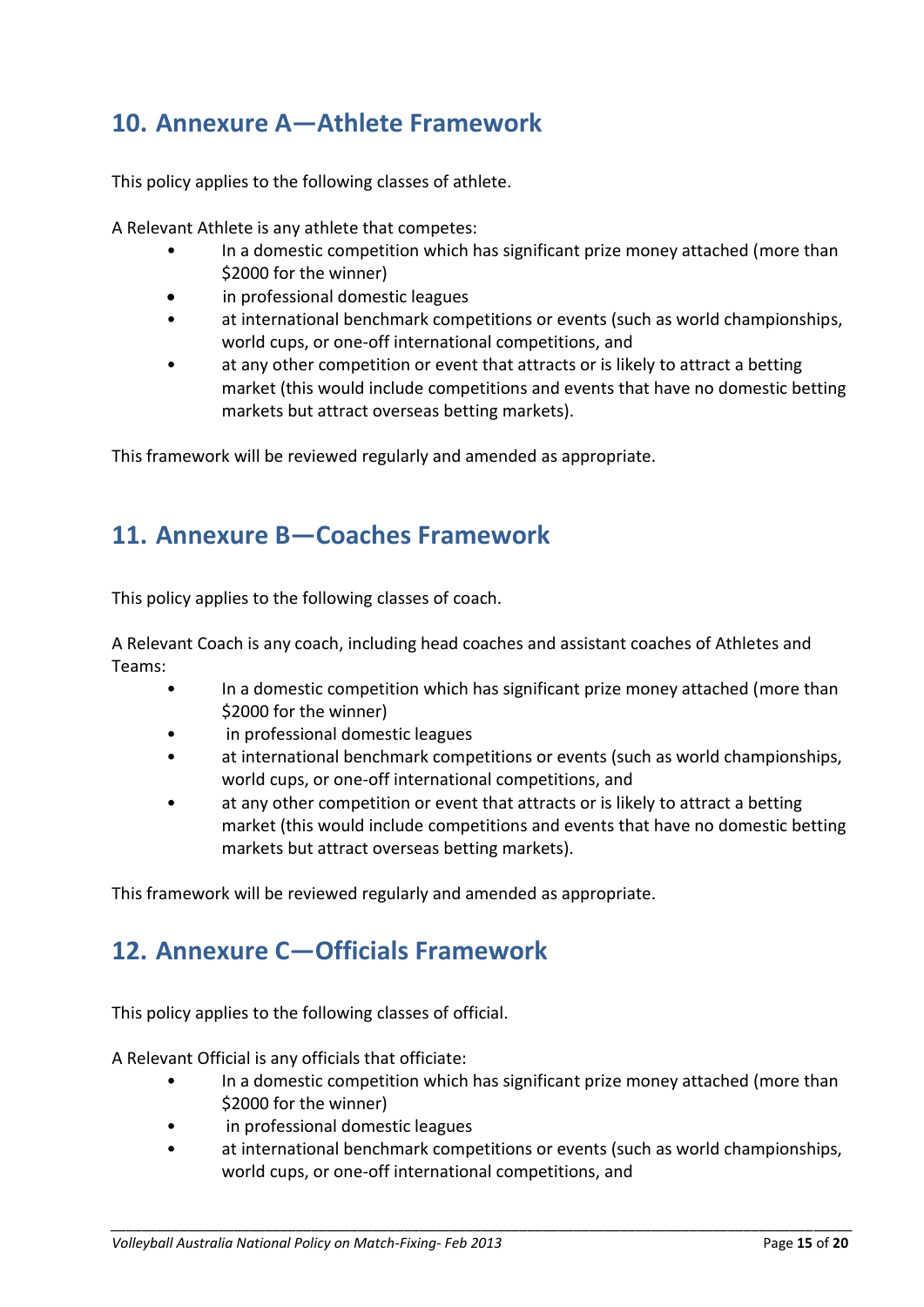• at any other competition or event that attracts or is likely to attract a betting market (this would include competitions and events that have no domestic betting markets but attract overseas betting markets).

This framework will be reviewed regularly and amended as appropriate.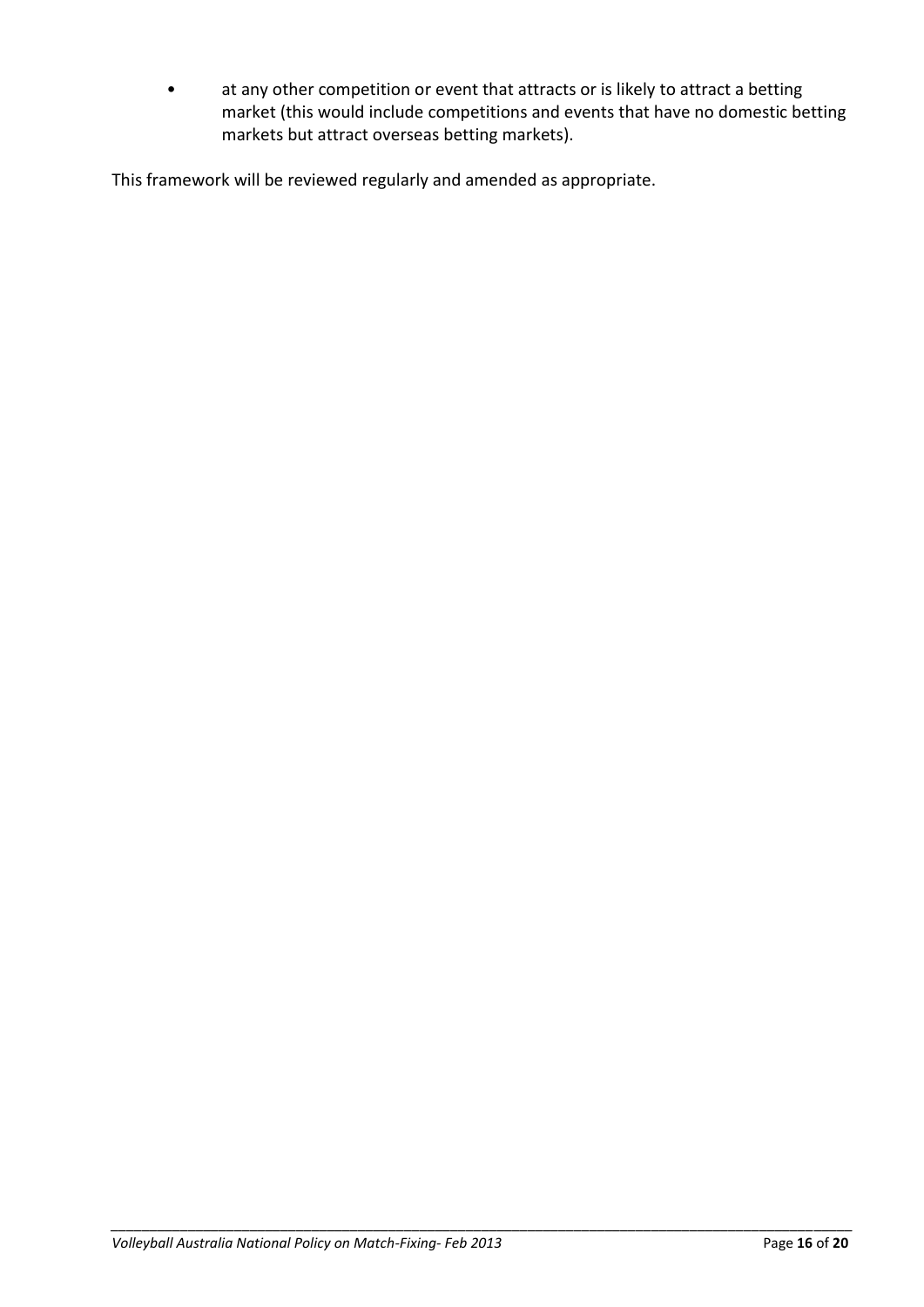# <span id="page-16-0"></span>**13. Annexure D—code of conduct**

# **Volleyball Australia ('the Sport')**

**Code of conduct**

# **Anti-Match-fixing Code of Conduct**

\_\_\_\_\_\_\_\_\_\_\_\_\_\_\_\_\_\_\_\_\_\_\_\_\_\_\_\_\_\_\_\_\_\_\_\_\_\_\_\_\_\_\_\_\_\_\_\_\_\_\_\_\_\_\_\_\_\_\_\_\_\_\_\_\_\_\_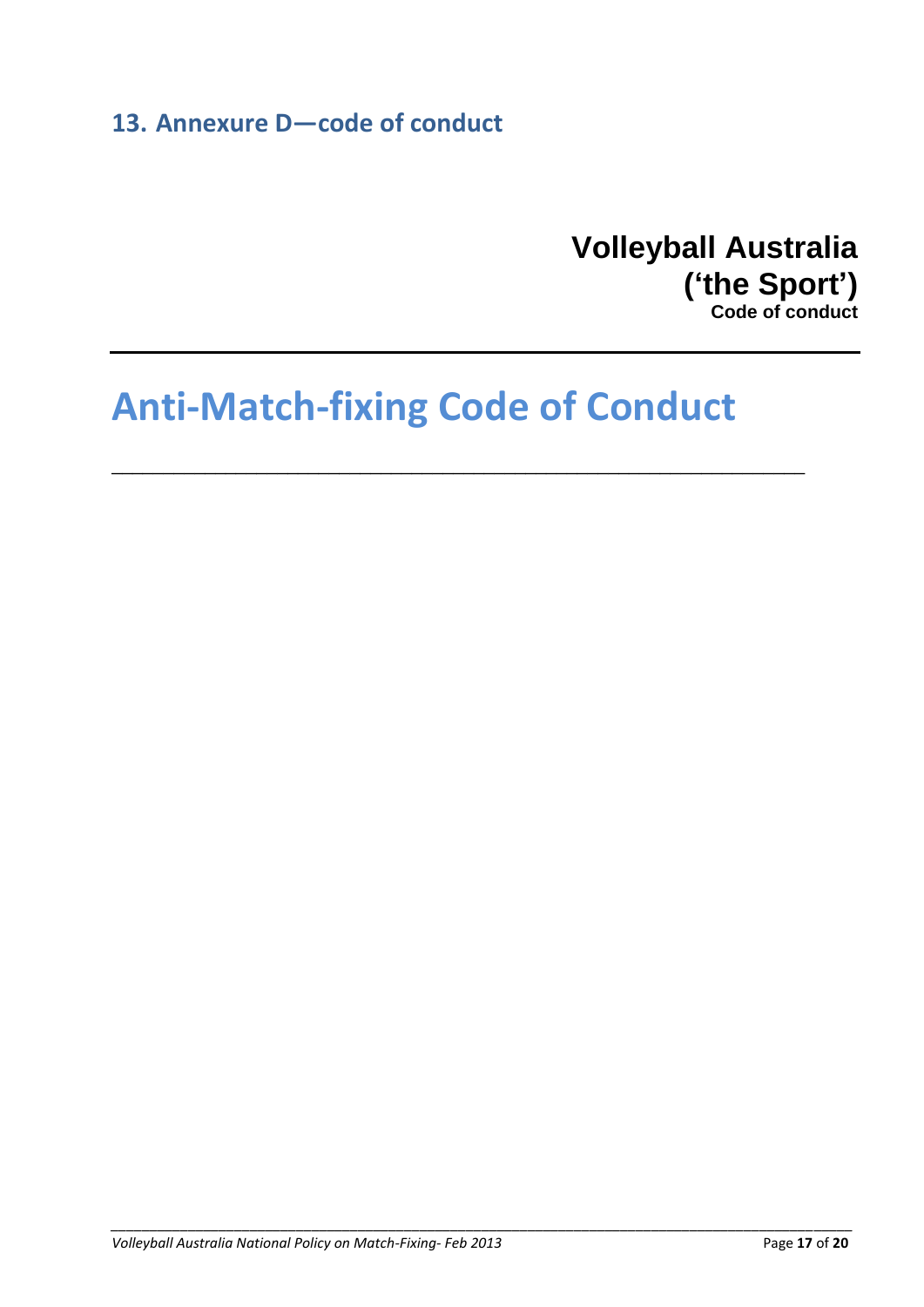# **Code of conduct**

### <span id="page-17-0"></span>**Preamble**

Volleyball Australia has developed a National Policy on Match-fixing to:

- protect and maintain the integrity of the Sport
- protect against any efforts to impact improperly the result of any match
- establish a uniform rule and consistent scheme of enforcement and penalties
- adhere to the [National Policy on Match-fixing](http://www.regional.gov.au/sport/national_integrity/policy.aspx) in Sport as agreed by Australian Governments on 10 June 2011.

Volleyball Australia and its Member Organisations have a zero tolerance for illegal gambling and Match-fixing.

A copy of the National Policy can be obtained from Volleyball Australia upon request, and is available on Volleyball Australias website [www.volleyballaustralia.org.au.](http://www.volleyballaustralia.org.au/)

Volleyball Australia will engage necessary technical expertise to administer, monitor and enforce this Policy.

#### **1. Application**

The National Policy, as amended from time to time, includes a defined list of Relevant Persons to whom this code of conduct applies.

#### **2. Sample code of conduct principles/rules of behaviour**

This code of conduct sets out the guiding principles for all Relevant Persons on the issues surrounding the integrity of sport and betting.

#### <span id="page-17-1"></span>**Guiding principles**

- 1. Be smart: know the rules
- 2. Be safe: never bet on your sport
- 3. Be careful: never share sensitive information
- 4. Be clean: never fix an event
- 5. Be open: tell someone if you are approached

#### **1. Be smart: know the rules**

Find out the Sports betting integrity rules of Volleyball Australia (set out in the Volleyball Australia National Policy) prior to each season, so that you are aware of Volleyball Australia's most recent position regarding betting.

If you break the rules, you will be caught and risk severe punishments including a potential lifetime ban from your sport and even being subject to a criminal investigation and prosecution.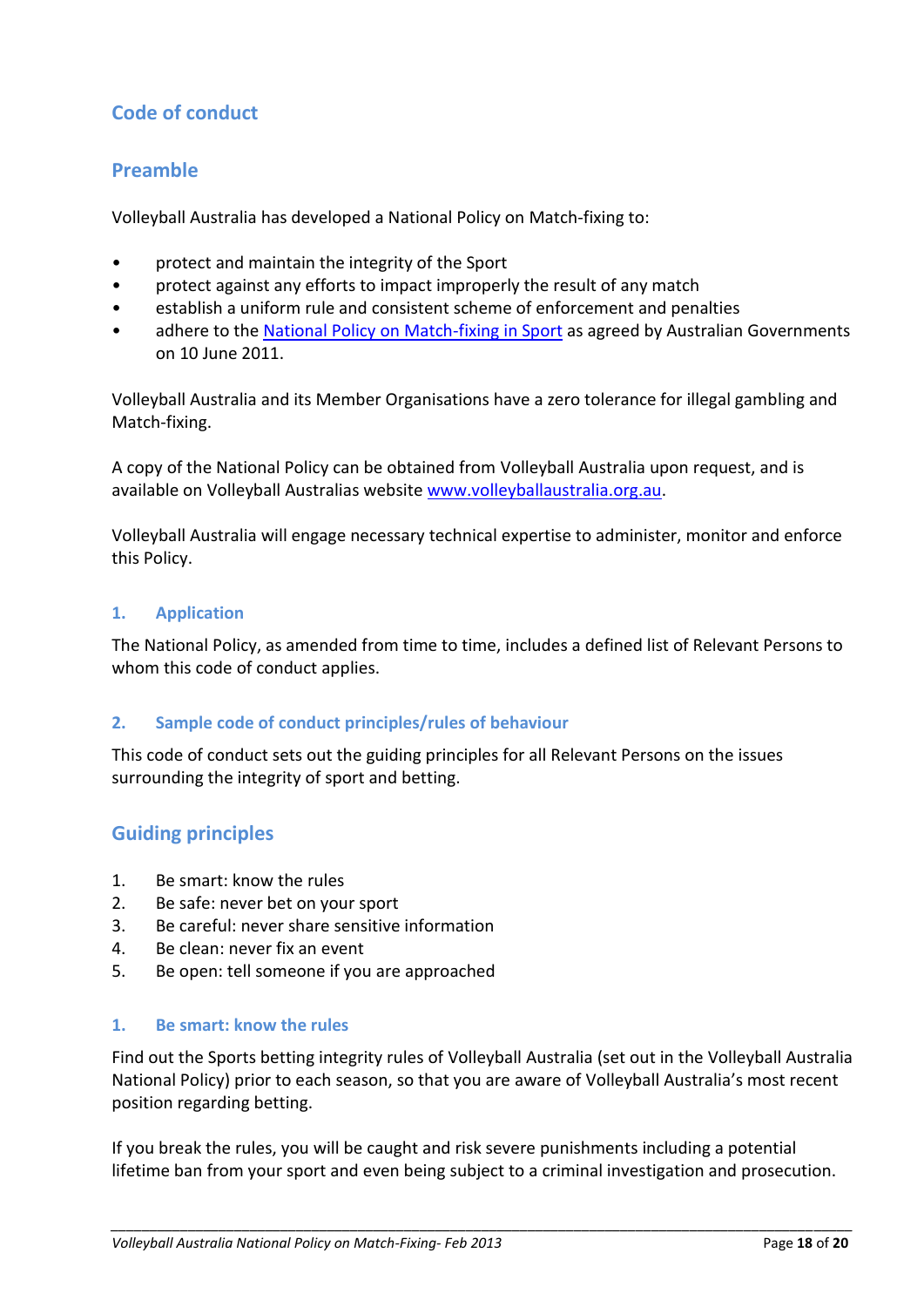#### **2. Be safe: never bet on your sport**

Never bet on yourself, your opponent or your sport. If you, or anyone in your entourage (coach, friend, family members etc), bet on yourself, your opponent or your sport you risk being severely sanctioned. It is best to play safe and never bet on any events within your sport including:

- never betting or gambling on your own matches or any competitions in your sport; including betting on yourself or your team to win, lose or draw as well as any of the different spot bets (such as first goal scorer, most valuable player, etcetera)
- never instructing, encouraging or facilitating any other party to bet on sports you are participating in
- never ensuring the occurrence of a particular incident, which is the subject of a bet and for which you expect to receive or have received any reward, and
- never giving or receiving any gift, payment or other benefit in circumstances that might reasonably be expected to bring you or your sport into disrepute.

#### **3. Be careful: never share sensitive information**

As a Relevant Person you will have access to information that is not available to the general public, such as knowing that team mate is injured or that the coach is putting out a weakened side. This is considered sensitive, privileged or inside information. This information could be sought by people who would then use that knowledge to secure an unfair advantage to make a financial gain.

There is nothing wrong with you having sensitive information; it is what you do with it that matters. Most Relevant Persons know that they should not discuss important information with anyone outside of their club, team or coaching staff (with or without reward) where the Relevant Person might reasonably be expected to know that its disclosure could be used in relation to betting.

#### **4. Be clean: never fix an event**

Play fairly, honestly and never fix an event or part of an event. Whatever the reason, do not make any attempt to adversely influence the natural course of an event or competition, or part of an event or competition. Sporting contests must always be an honest test of skill and ability and the results must remain uncertain. Fixing an event or competition, or part of an event or competition goes against the rules and ethics of sport and when caught, you may receive a fine, suspension, lifetime ban from your sport, and/or even a criminal prosecution.

Do not put yourself at risk by following these simple principles:

- Always perform to the best of your abilities.
- Never accept to fix a match. Say no immediately. Do not let yourself be manipulated unscrupulous individuals might try to develop a relationship with you built on favours or fears that they will then try to exploit for their benefit in possibly fixing an event. This can include the offer of gifts, money and support.
- Seek treatment for addictions and avoid running up debts as this may be a trigger for unscrupulous individuals to target you to fix competitions. Get help before things get out of control.

*\_\_\_\_\_\_\_\_\_\_\_\_\_\_\_\_\_\_\_\_\_\_\_\_\_\_\_\_\_\_\_\_\_\_\_\_\_\_\_\_\_\_\_\_\_\_\_\_\_\_\_\_\_\_\_\_\_\_\_\_\_\_\_\_\_\_\_\_\_\_\_\_\_\_\_\_\_\_\_\_\_\_\_\_\_\_\_\_\_\_\_\_\_\_\_\_*

**5. Be open: tell someone if you are approached**